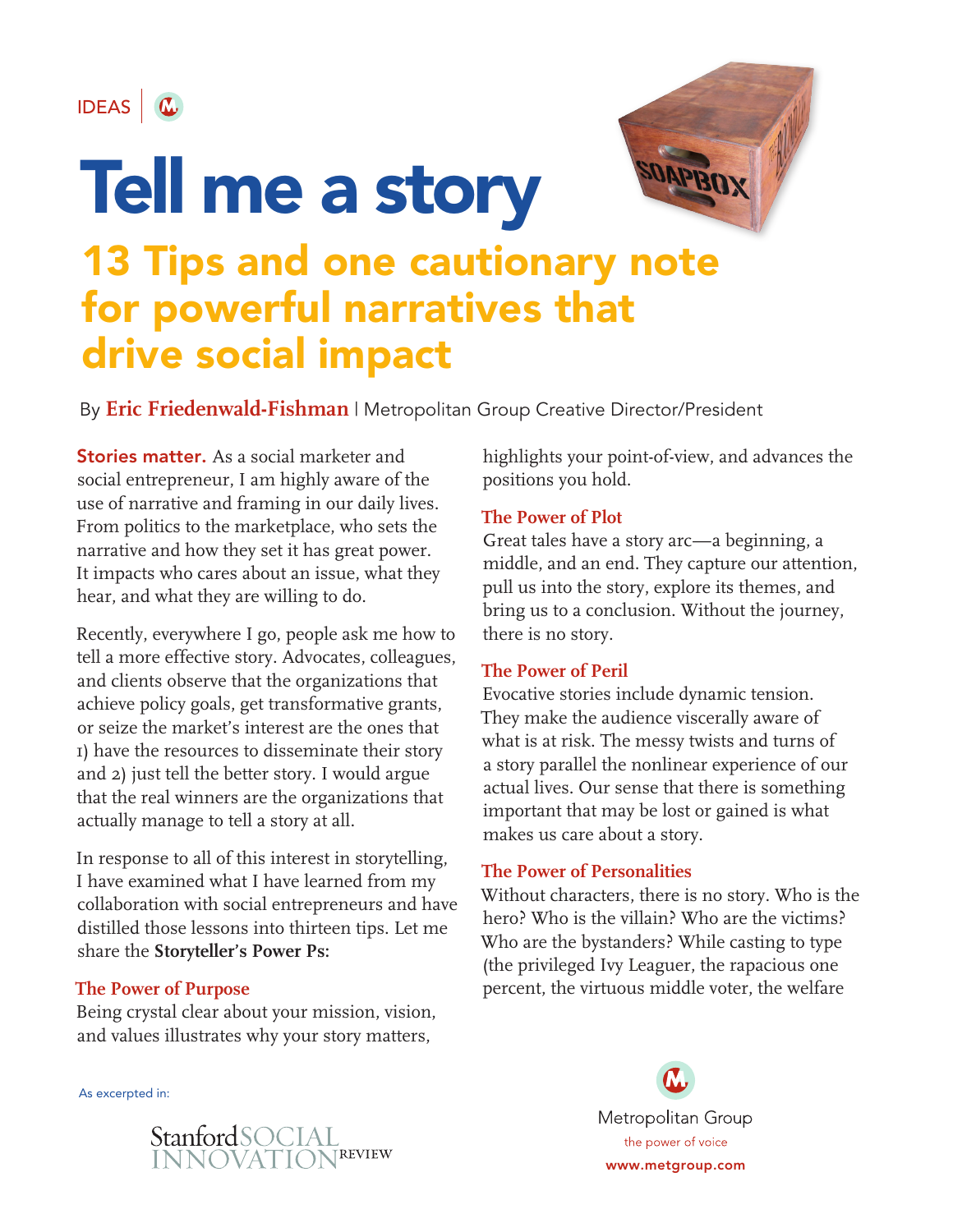## **Tell me a story | Page 2**

mom) may be cliché, it works. It provides the audience with instant recognition and elicits an emotional response.

#### **The Power of Parable**

Every culture has archetypal stories (the hero's journey, the return of the prodigal child, love triumphs, or hate destroys) that are deeply ingrained in the collective memory of a community. The times, places, and characters may change, but the familiarity of the tale immediately resonates and creates context.

#### **The Power of Passion**

Emotion trumps data. We make decisions driven by our emotions and then back them up with data. The storyteller's level of investment, conviction, and authenticity sets the bar for how others will perceive the story. Making it personal and showing vulnerability by sharing your own experience creates a more likely connection to those hearing the story.

#### **The Power of People**

Amplifying the voices of the people most affected by an issue increases the story's authenticity and relevance. Including quotes, testimonials, eyewitness accounts, and personal narrative makes the story more interesting.

#### **The Power of the Pause**

Varying the rhythm of your tale provides your audience with

critical space to process the story, connect it to their own experiences, arrive at judgments and serves to better punctuate your points.

#### **The Power of Pictures**

It is true that a picture paints a thousand words and can more quickly translate concepts and

ideas to diverse audiences. From the use of narrative description and photographs to the utilization of video and information graphics, imagery sells your story.

#### **The Power of Prologue**

A frequent dilemma when telling a story for social impact is balancing the need to set context (the policy environment, issue history, disclosure of conflicts of interest, etc.) with the need to tell a good story. By utilizing a brief preamble, the story teller can provide critical information and clarify their role and position.

#### **The Power of Proposition**

While great fiction may leave the audience hanging, story tellers for social change need to close the deal with a call to action. By clearly articulating what you want people to do, your story can serve as a provocative request or a welcome invitation.

#### **The Power of Persuasion**

When telling a story with the goal of persuading others to take action, reminding ourselves of Persuasive Writing 101 can help strengthen our argument. A quick refresh on the basics: establish a clear premise; identify the most salient, evocative and verifiable proof points; expose and dispel the arguments counter to your position; tally a

concluding score card that makes your point; and make the close with a call to action that returns to your premise.

#### **The Power of Presence**

The most effective messengers, and thus the most powerful medium for story telling, are

## The Power of Pitfalls

There are three pitfalls that kill any story: being patronizing, pandering, or pedantic. And to avoid the risk of doing any of the above, I will let them speak for themselves.